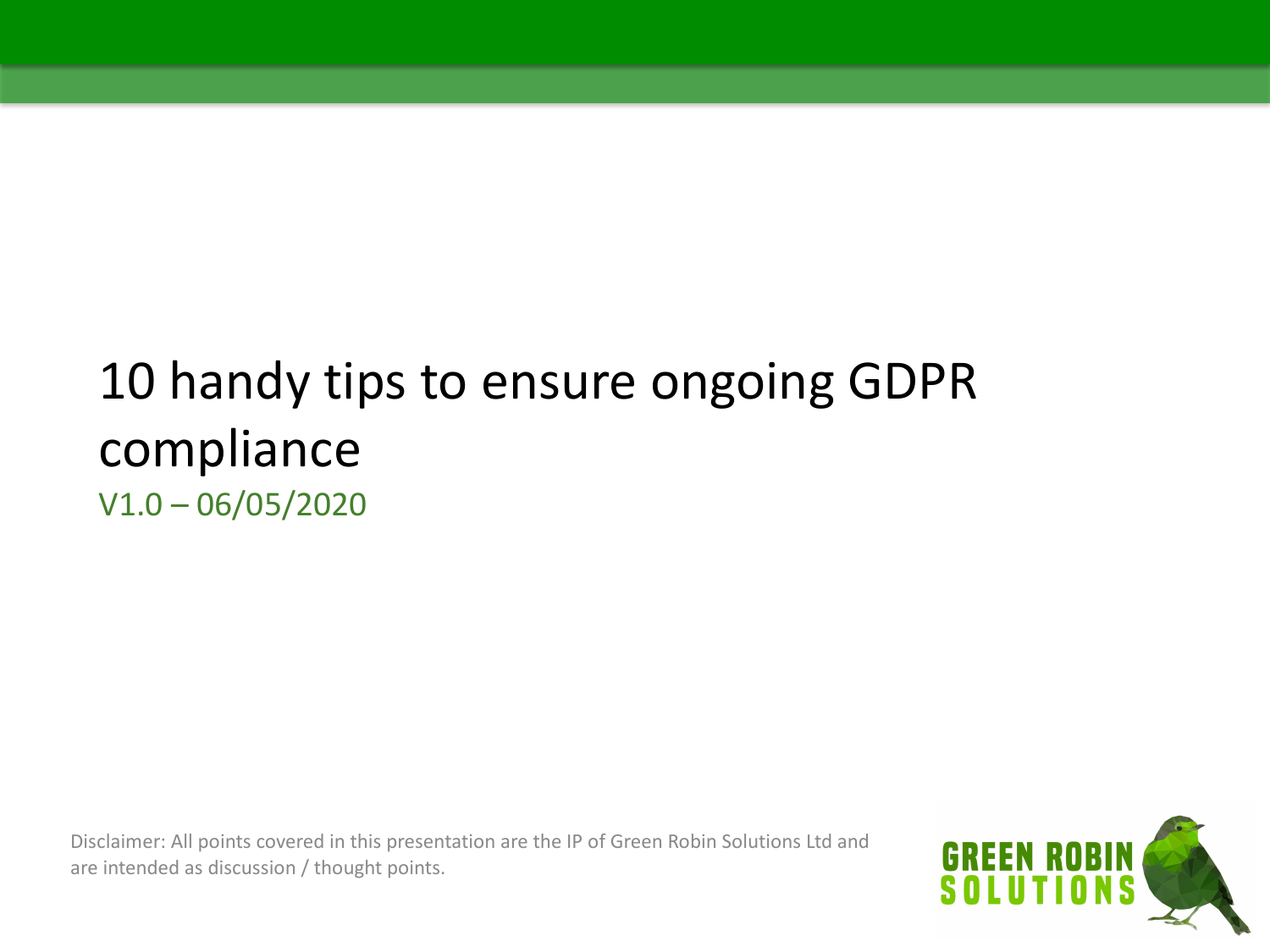#### Have good data governance

- GDPR requires businesses to know what data they have on whom and why
- Good data governance, doesn't just cover customers.
- Data should be organised where it covers:
	- **Suppliers**
	- Staff
	- Customers

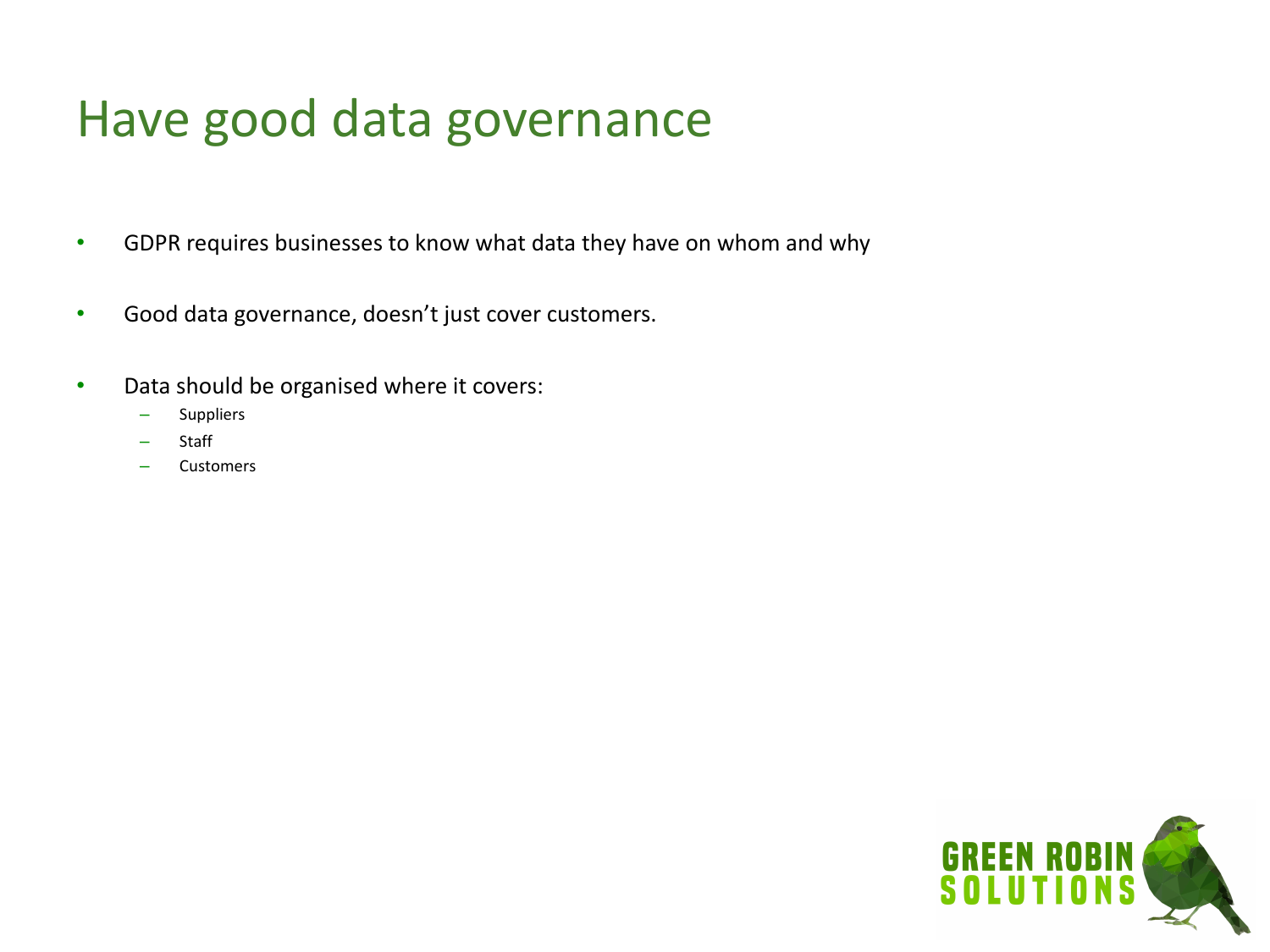#### Ensure data security

- Holding data and keeping it secure, requires a number of elements
- Data held in softcopy form:
	- Password protection
	- Storage in the Cloud
	- Use and kept up-to-date Anti-virus software
- Should a data leak, hack or loss occur. It should be possible to wipe the data
- Data held in hardcopy form:
	- Kept locked away when not in use
	- Potentially kept in a secure storage box (fireproof)
- Within your data policy, there should be a record of the safety measures taken, and training provided to staff (ongoing and for new joiners). This will help in the event of an ICO investigation

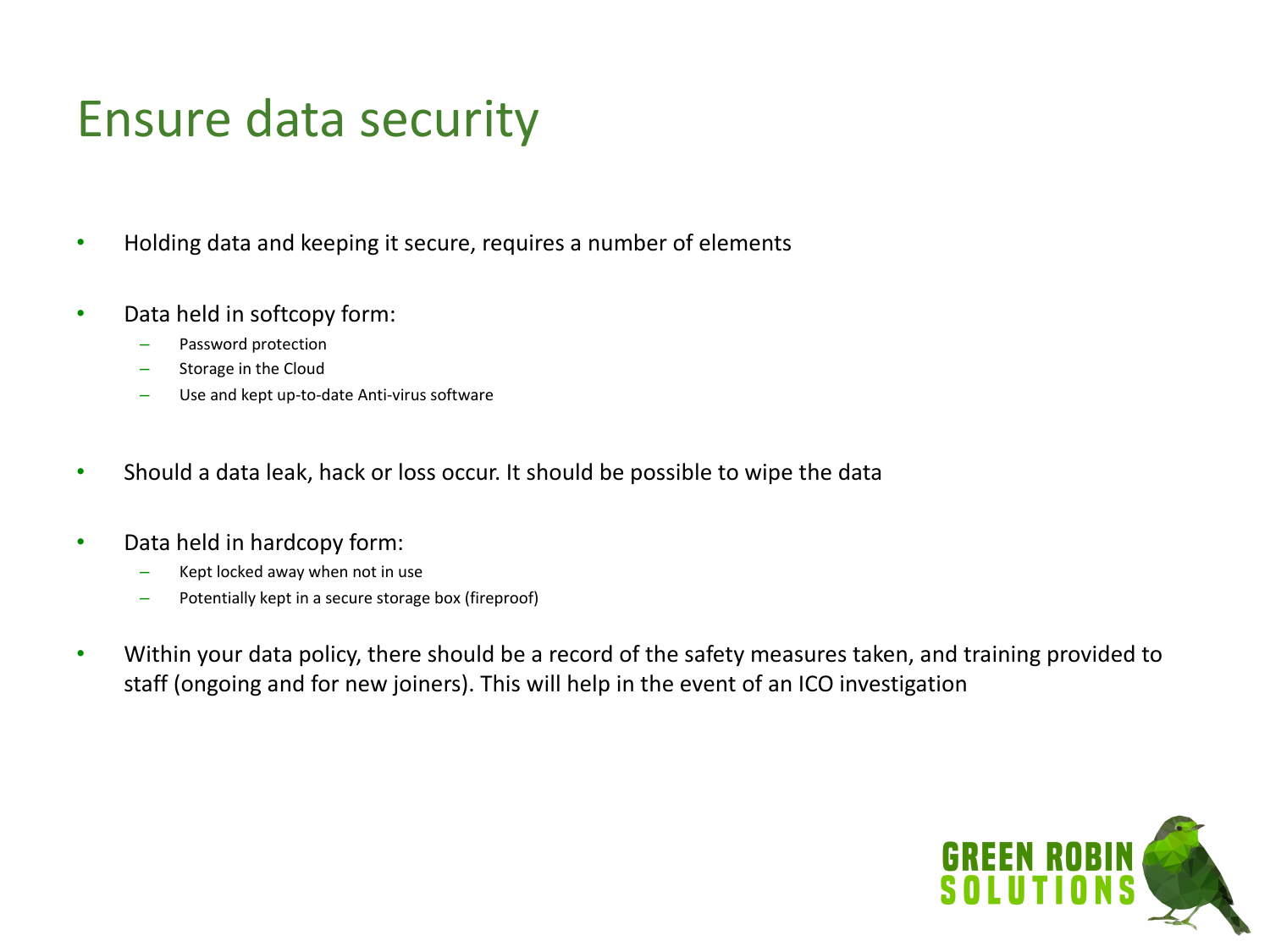# Clean data is good data

- Data cleansing should have been carried out before GDPR went live
- Have processes defined, written-down and used in regular intervals (bi-annual or annual) for data review and cleansing should be established (not just ad hoc erasure requests)
- Remember under GDPR, businesses cannot hold onto data, if it is not known what it will be used for

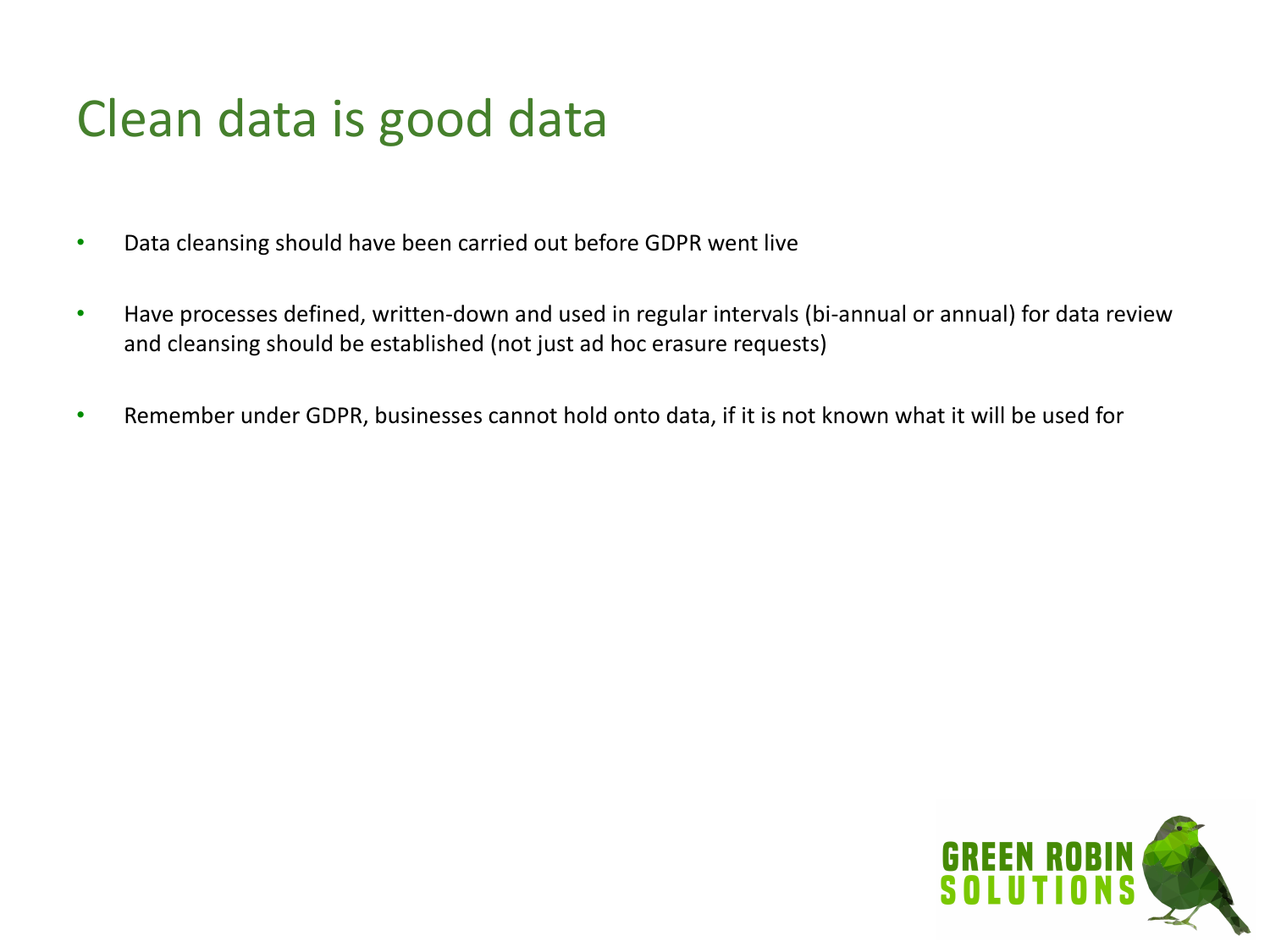# (Fair) Processing notice policy

- For businesses established before GDPR went live, this this document should already be in place.
- However, as a public document, it outlines what data is taken and how this data will be used
- It should provide answers to the below questions:
	- What information is being collected?
	- Who is collecting it?
	- How is the information being collected?
	- Why is it being collected?
	- How will it be used?
	- Who (if anyone) will it be shared with?
- Internally, the questions below should also be considered:
	- What will the effect on the Data Subject be?
	- Is the intended use likely to cause complaints or objections?

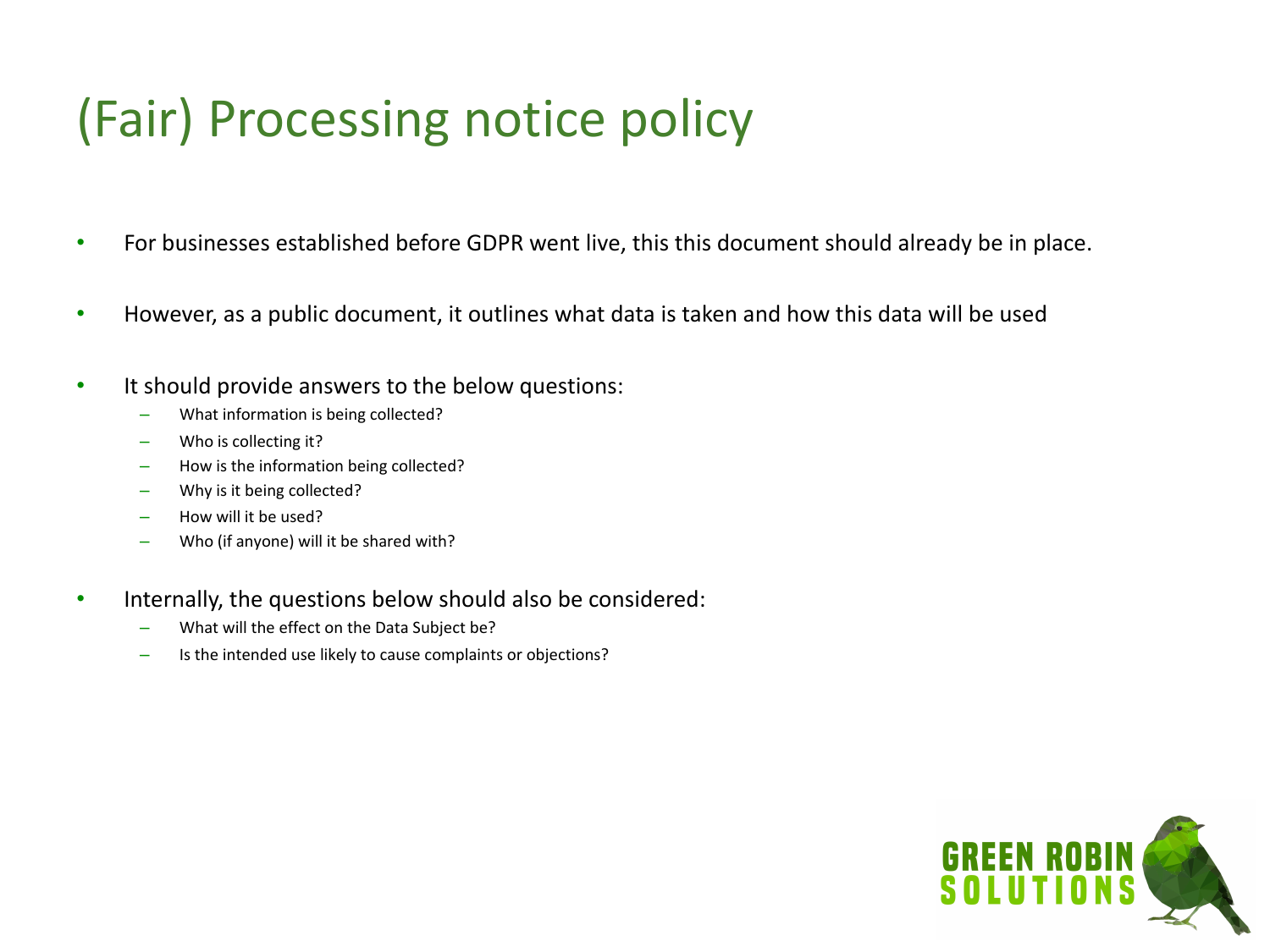#### Personal data retrieval

- Processes should be defined, documented and regularly reviewed for dealing with personal data retrieval requests
- Under GDPR, providing the outcome of a personal data retrieval request should be:
	- Completed within 1 month
	- Provided free of charge
- Remember, under the regulation, a business is not required to provide full copies of documents / artifacts / system extracts with the data subject is mentioned. A summary such as an excel document with the list of document titles or system names where the data subject is present is sufficient
- Should a business provide copies of documents, or artifacts or system extracts. Appropriate procedures and checks should be in place to ensure that personal data of other data subjects are not also revealed.

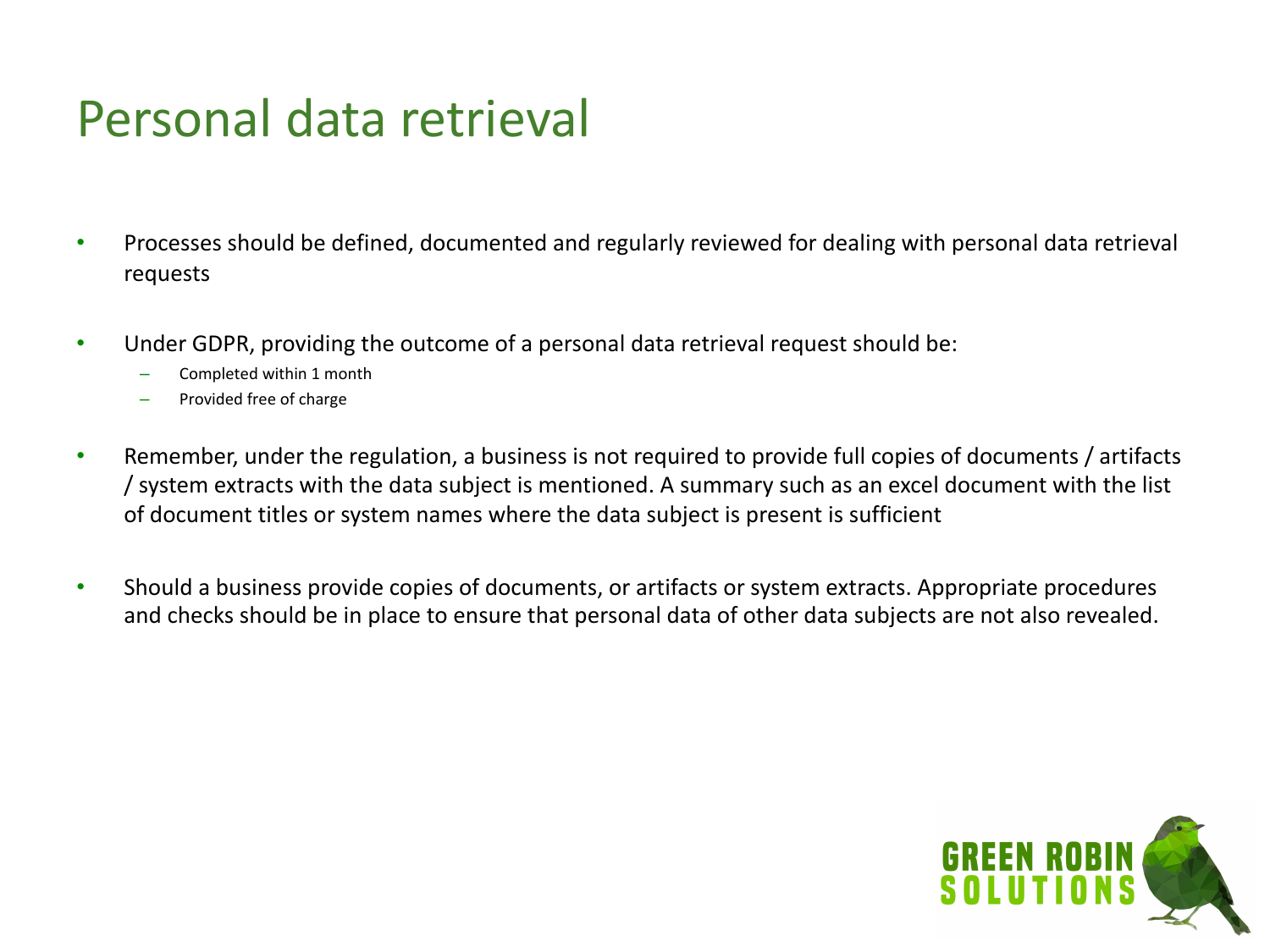### Dealing with erasures requests

- Similar to data retrieval requests or on the back of such a request. An erasure (deletion) request may be received from a data subject
- Upon receipt of an erasure request, an acknowledgement of receipt should be sent to the data subject, outlining the steps and timelines
- Appropriate processes and checks should be established (if not already done so) to ensure the request is carried out effectively
- **Note**: GDPR is not the supreme regulation, other regulations such as anti-money laundering regulations or HMRC requirements mean that **not** all data can or should be deleted

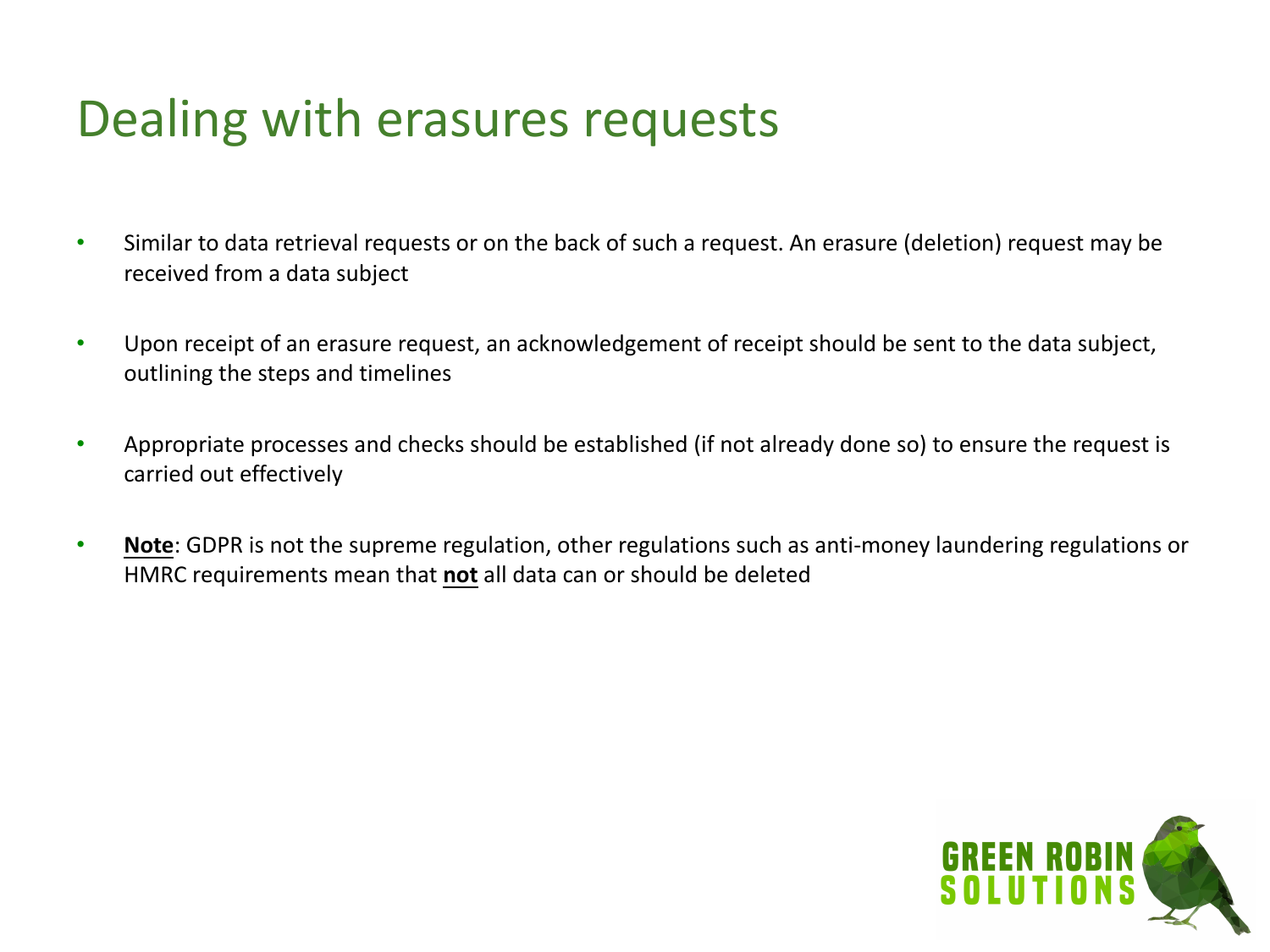#### Processing an erasures requests

- Similar to data retrieval requests or on the back of such a request. An erasure (deletion) / 'right to be forgotten' request may be received (either in writing or verbal) from a data subject
- Upon receipt of an erasure request, an acknowledgement of receipt should be sent to the data subject, outlining the steps and timelines
- Under the regulation a business has 1 month to respond to such a request
- Appropriate processes and checks should be established (if not already done so) to ensure the request is carried out effectively
- Checklist:
	- We know how to recognize a request for erasure, and we understand when the right applies
	- We have a policy for how to record requests which are received verbally
	- We understand when we can refuse a request and are aware of the information, we need to provide to the data subjects when we do so

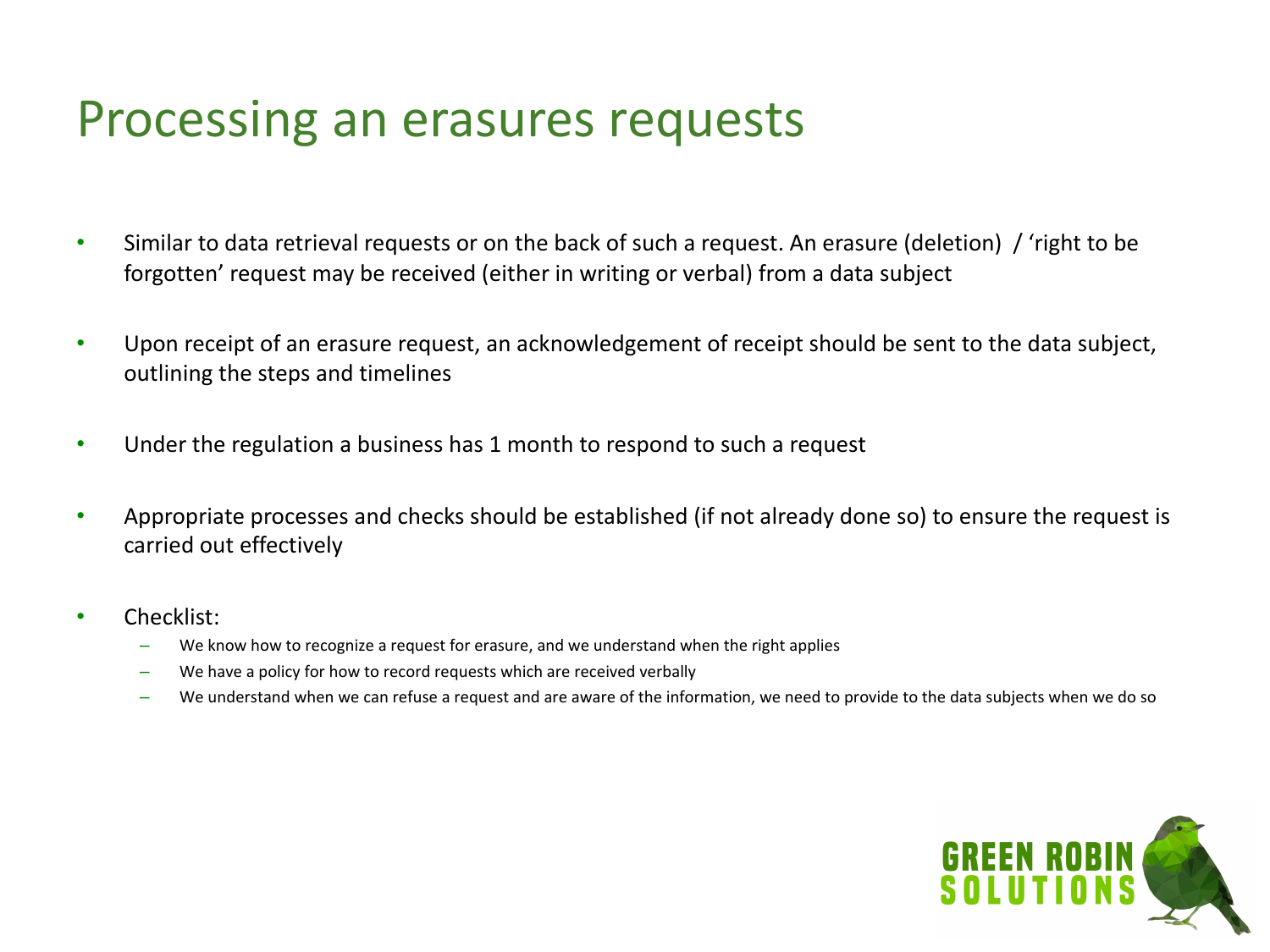# 'Opt-in' rather than 'opt-out'

- Prior to GDPR businesses could record data as a default (e.g. pre-ticked boxes) this was known as 'opt-out'
- To 'opt-out' a person had to take an action to actively stop an action from occurring
- Since GDPR came into effect, customers mush actively 'opt-in'
- For example. Should a business wish to collect data for the purposes of marketing. Customers or potential customers must provide their approval for their details to be included in marketing campaigns
- Single 'Opt-in'
	- This may be a tickbox on a website 'yes, I want to receive XYZ'
- Double 'Opt-in'
	- Once the customer presses 'submit' on a website, an automated email is sent to them with ab embedded button which generates a confirmation statement

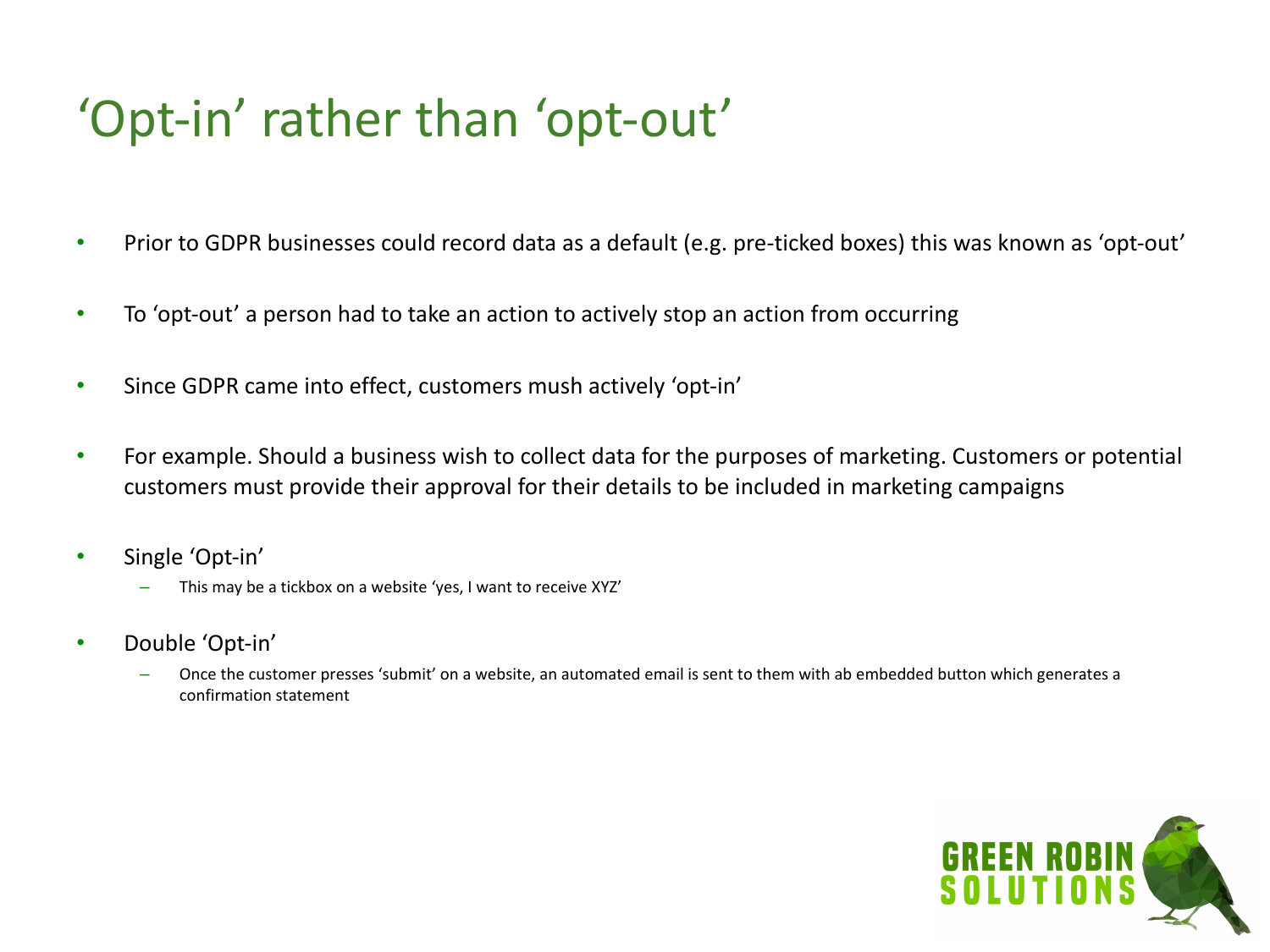# Reporting misuse of data

- GDRP has empowered us all to appreciate the importance of our data
- Should a business owner feel that their data is being misused by a 3<sup>rd</sup> party. The below steps should be taken:
	- $-$  Contact the relevant 3<sup>rd</sup> party, outlining your concern that your data is being misused
	- If you are unhappy with the response, then the ICO should be contacted

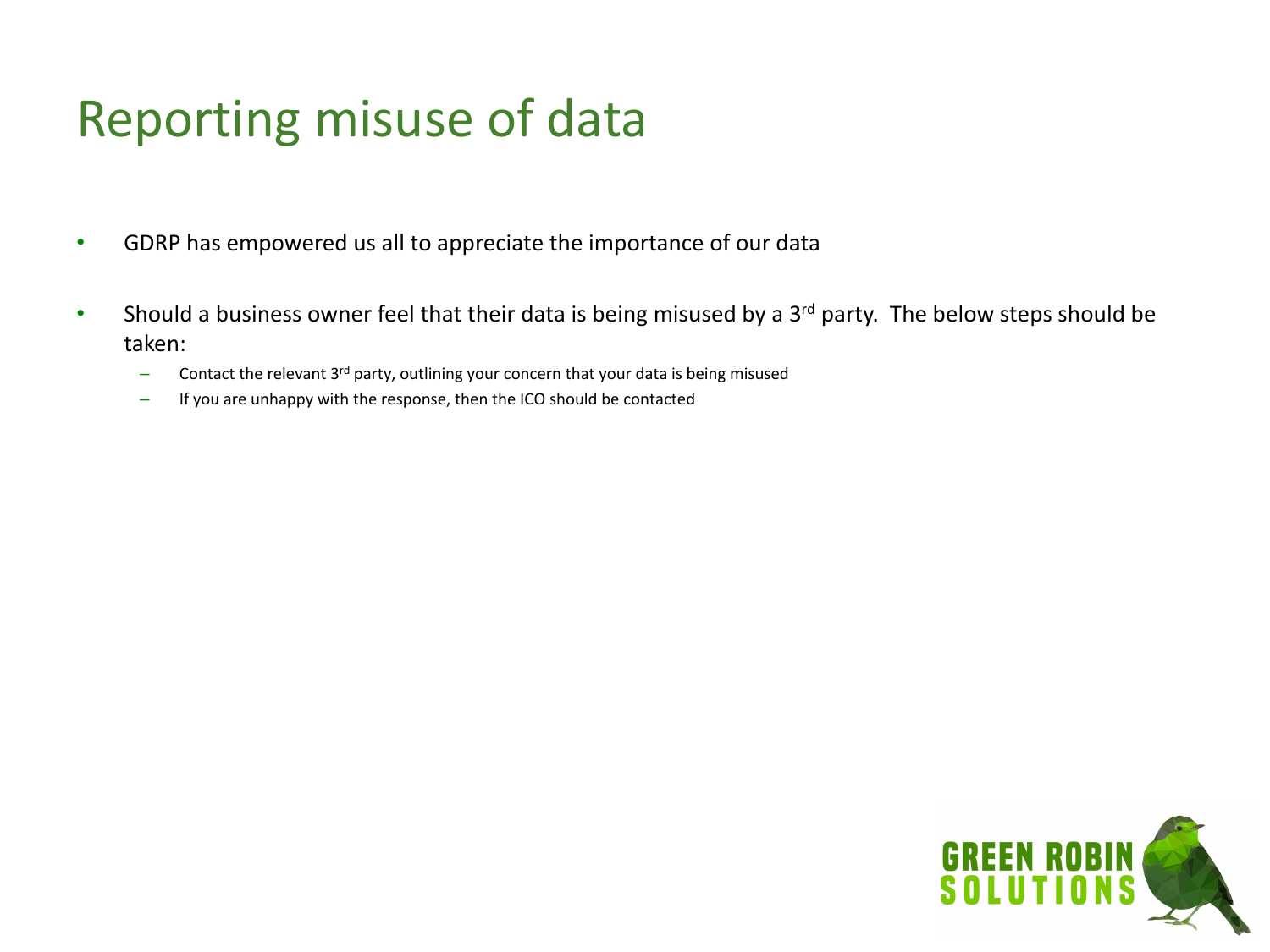# Reporting data breaches to the ICO

- The view of the Information Commissioner's Office (ICO) is that data breaches should not happen, but if they do, then be honest about them occurring
- Regulators across all industries take a very dim view of businesses attempting to conceal when data breaches have occurred